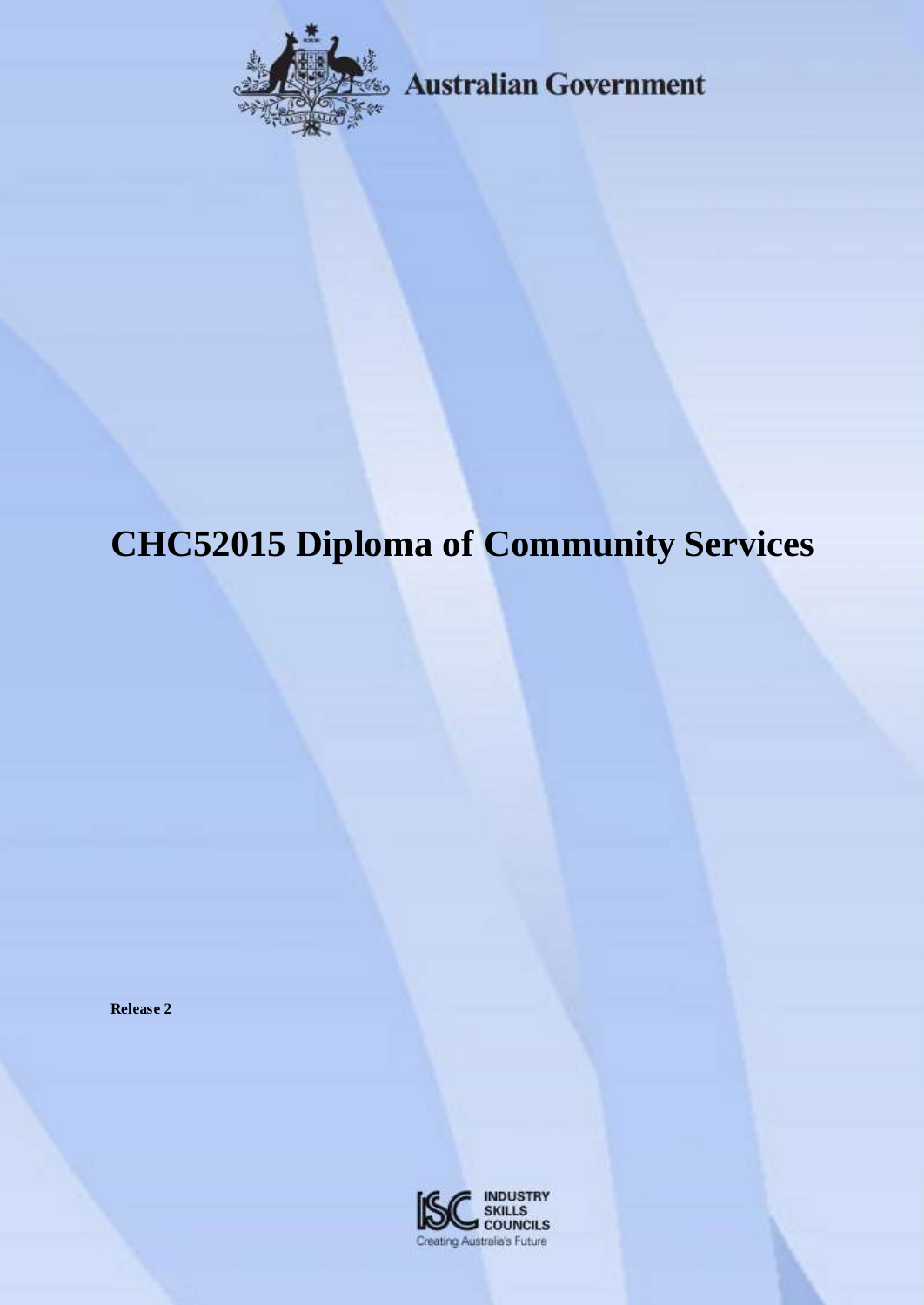## **CHC52015 Diploma of Community Services**

## **Modification History**

| <b>Release</b> | <b>Comments</b>                                                                                                                                                                           |
|----------------|-------------------------------------------------------------------------------------------------------------------------------------------------------------------------------------------|
| Release 2      | This version was released in CHC Community Services Training<br>Package release 3.0                                                                                                       |
|                | Client service's qualifications also merged to this qualification:                                                                                                                        |
|                | Merged:<br>CHC50612/CHC50812/CHC51108/CHC51812/CHC51912/<br>CHC52008/CHC52212                                                                                                             |
|                | Statutory $\&$ forensic child, youth $\&$ family welfare<br>specialisation added.                                                                                                         |
|                | Units of competency updated (see mapping at<br>www.cshisc.com.au).                                                                                                                        |
|                | Equivalent outcome.                                                                                                                                                                       |
| Release 1      | This version was released in CHC Community Services Training<br>Package release 2.0 and meets the requirements of the 2012<br>Standards for Training Packages.                            |
|                | Merged CHC50612/CHC50812/CHC52008/CHC52212.<br>Significant changes to core units. Change in packaging rules.<br>Removal of entry requirements. Minimum work requirements of<br>100 hours. |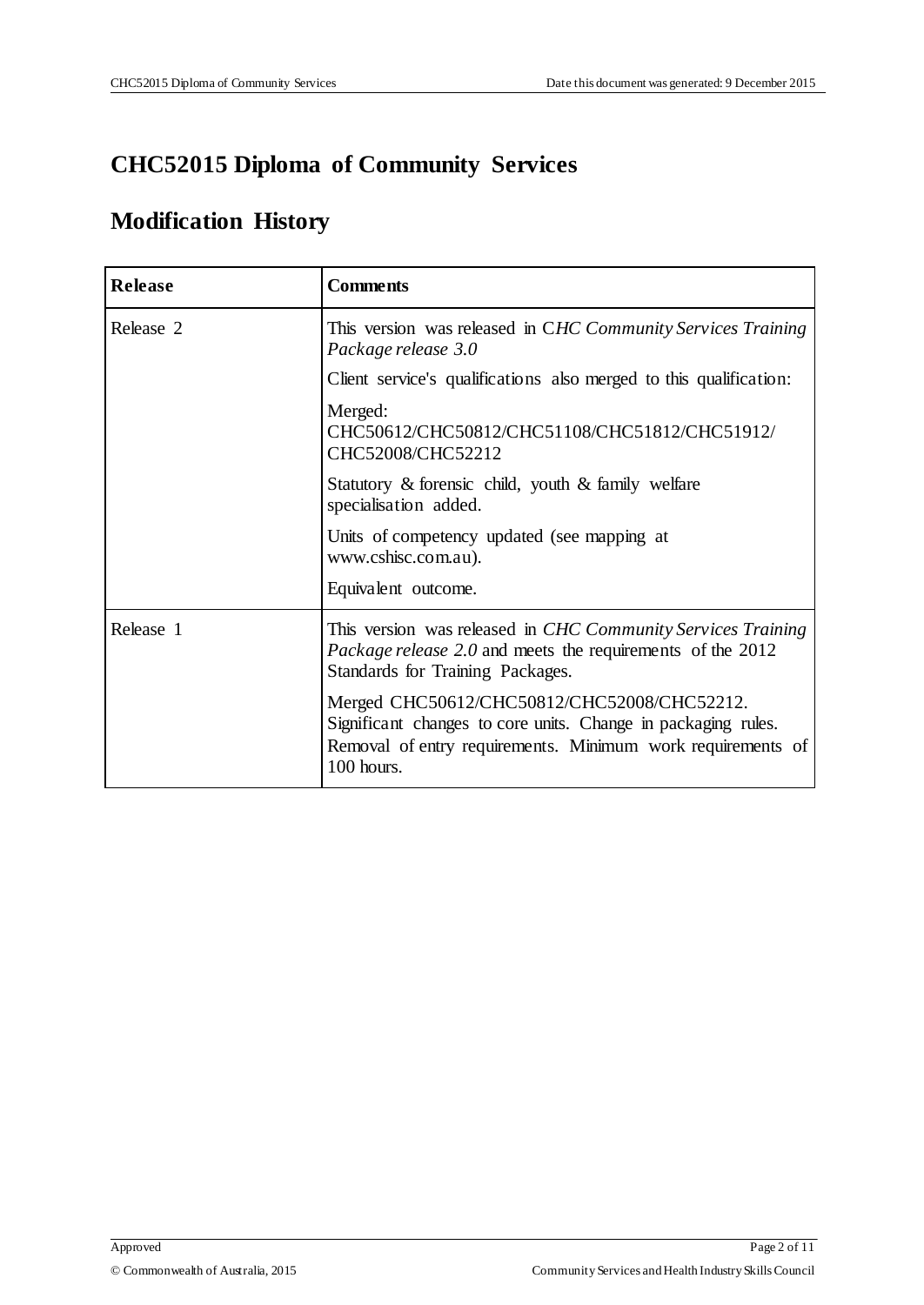## **Qualification Description**

This qualification reflects the roles of community services, case management and social housing workers involved in the managing, co-ordinating and/or delivering of person-centred services to individuals, groups and communities.

At this level, workers have specialised skills in community services and work autonomously under broad directions from senior management. Workers are usually providing direct support to individuals or groups of individuals. Workers may also have responsibility for the supervision of other workers and volunteers and/or case management; program coordination or the development of new business opportunities.

Note that the *Statutory & forensic child, youth & family welfare* specialisation must be achieved in order to meet the minimum education requirements for child protection and youth justice practice in Victoria. In addition, to meet the minimum education requirements for entry into child protection practice in Victoria, diploma qualifications must be approved by the Australian Community Workers Association (ACWA)

To achieve this qualification, the candidate must have completed at least 100 hours of work as detailed in the Assessment Requirements of units of competency.

*No licensing, legislative, regulatory or certification requirements apply to this qualification at the time of publication.*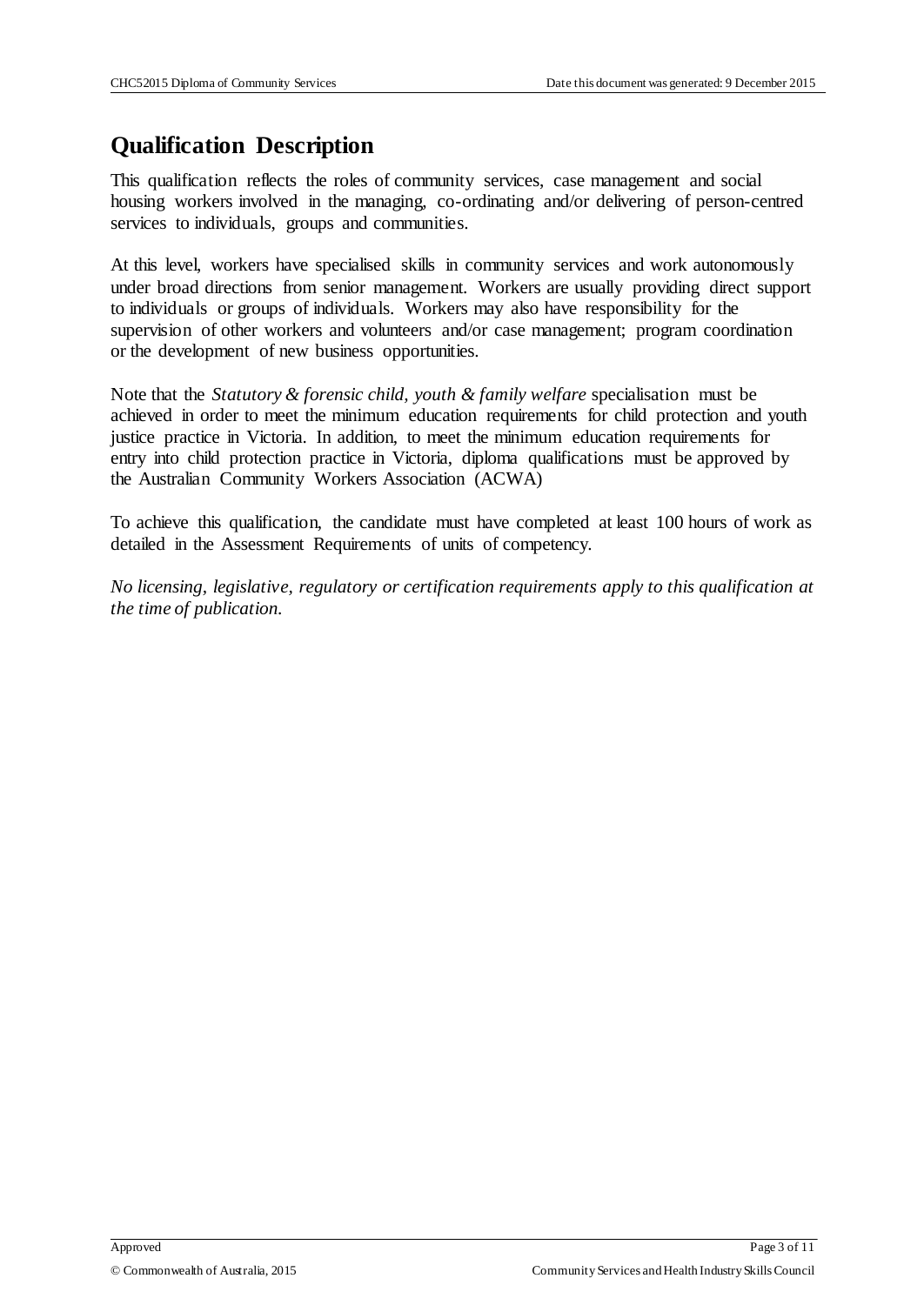## **Packaging Rules**

Total number of units  $= 16$ 

- 8 core units
- 8 elective units, consisting of:
	- at least 6 units from the electives listed below
	- up to 2 units from the electives listed below, any endorsed Training Packages or accredited courses – these units must be relevant to the work outcome

Any combination of electives that meets the rules above can be selected for the award of the *Diploma of Community Services.* Where appropriate, electives may be packaged to provide a qualification with a specialisation.

#### **Packaging for each specialisation:**

- at least 4 Group A electives must be selected for award of the *Diploma of Community Services* (*Case Management)*
- at least 3 Group B electives must be selected for award of the *Diploma of Community Services* (*Social Housing)*
- all Group C electives must be selected for award of the Diploma of Community Services *(Statutory & forensic child, youth & family welfare)*

All electives chosen must contribute to a valid, industry-supported vocational outcome.

#### **Core units**

| CHCCCS007 | Develop and implement service programs                                               |
|-----------|--------------------------------------------------------------------------------------|
| CHCCOM003 | Develop workplace communication strategies                                           |
| CHCDEV002 | Analyse impacts of sociological factors on clients in community work<br>and services |
| CHCDIV003 | Manage and promote diversity                                                         |
| CHCLEG003 | Manage legal and ethical compliance                                                  |
| CHCMGT005 | Facilitate workplace debriefing and support processes                                |
| CHCPRP003 | Reflect on and improve own professional practice                                     |
| HLTWHS004 | Manage work health and safety                                                        |

#### **Elective units**

#### **Group A electives – CASE MANAGEMENT specialisation**

CHCCCS004 Assess co-existing needs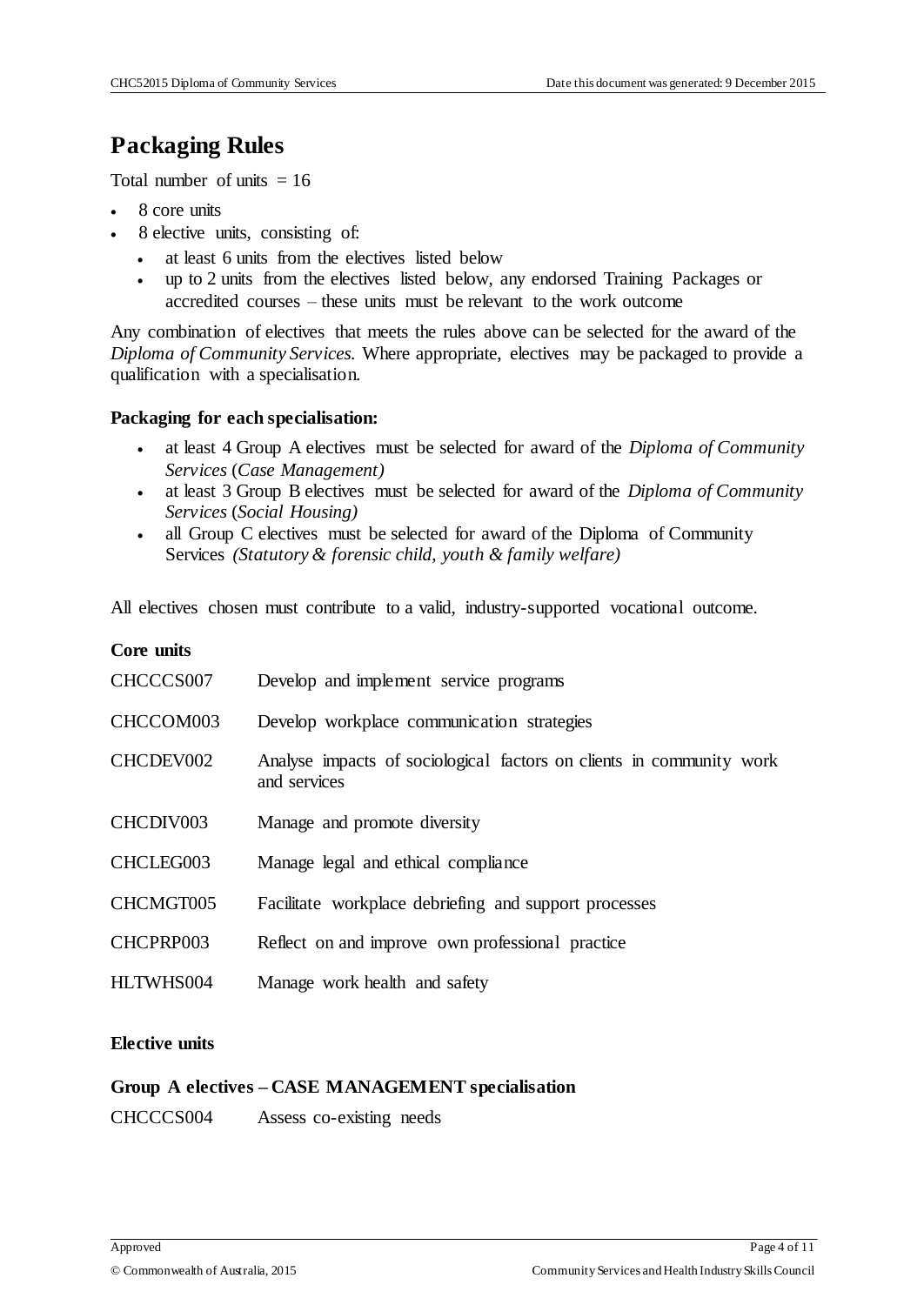| CHCCSM004                                         | Coordinate complex case requirements                          |  |
|---------------------------------------------------|---------------------------------------------------------------|--|
| CHCCSM005                                         | Develop, facilitate and review all aspects of case management |  |
| CHCCSM006                                         | Provide case management supervision                           |  |
| CHCCSM007                                         | Undertake case management in a child protection framework     |  |
|                                                   |                                                               |  |
| Group B electives - SOCIAL HOUSING specialisation |                                                               |  |
| CHCADV004                                         | Represent organisation in court or tribunal                   |  |
| CHCSOH002                                         | Manage and maintain tenancy agreements and services           |  |
| CHCSOH008                                         | Manage head lease                                             |  |
| CHCSOH009                                         | Develop quality systems in line with registration standards   |  |
| CHCSOH011                                         | Develop social housing enterprise opportunities               |  |
| CHCSOH012                                         | Acquire properties by purchase or transfer                    |  |
| CPPDSM5005A                                       | Contribute to a detailed property feasibility study           |  |
| CPPDSM5013A                                       | Develop a tenancy mix strategy                                |  |
| CPPDSM5022A                                       | Implement asset management plan                               |  |
| CPPDSM5026A                                       | Manage a consultant property project team                     |  |
| CPPDSM5034A                                       | Monitor performance of property or facility portfolio         |  |
| CPPDSM6007A                                       | Develop lifecycle asset management plan                       |  |

#### **Group C electives – STATUTORY & FORENSIC CHILD, YOUTH & FAMILY WELFARE specialisation**

- CHCCCS004 Assess co-existing needs
- CHCCSL001 Establish and confirm the counselling relationship
- CHCCSM005 Develop, facilitate and review all aspects of case management
- CHCCDE011 Implement community development strategies
- CHCDEV001 Confirm client developmental status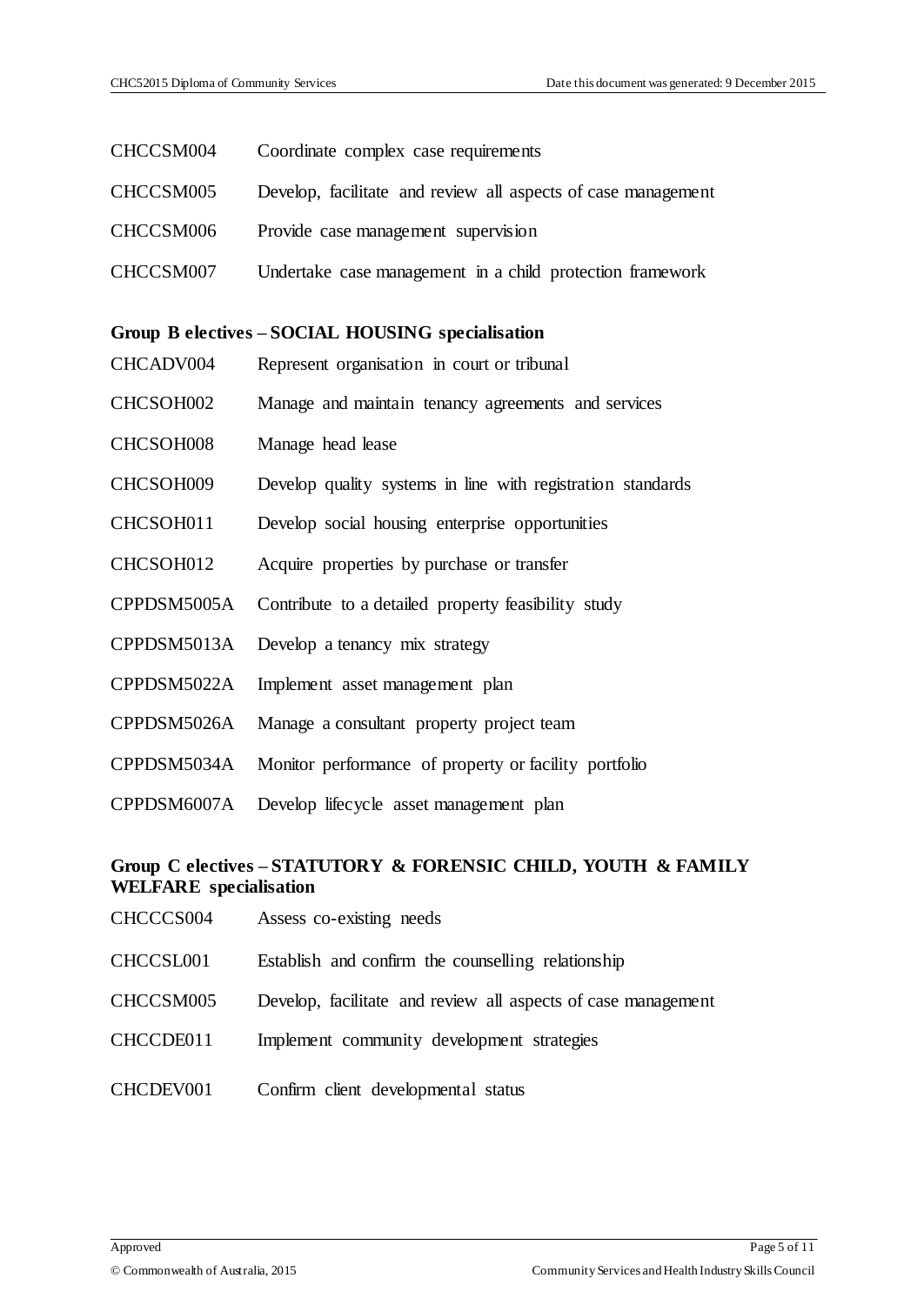| CHCMHS013              | Implement trauma informed care                                                                     |
|------------------------|----------------------------------------------------------------------------------------------------|
| CHCPRT001              | Identify and respond to children and young people at risk                                          |
| CHCPRT003              | Work collaboratively to maintain an environment safe for children and<br>young people              |
| <b>Other electives</b> |                                                                                                    |
| CHCADV002              | Provide advocacy and representation services                                                       |
| CHCADV003              | Represent clients in court                                                                         |
| CHCADV005              | Provide systems advocacy services                                                                  |
| CHCAGE001              | Facilitate the empowerment of older people                                                         |
| CHCAOD004              | Assess needs of client with alcohol and other drugs issues                                         |
| CHCAOD005              | Provide alcohol and other drug withdrawal services                                                 |
| CHCAOD007              | Develop strategies for alcohol and other drugs relapse prevention and<br>management                |
| CHCAOD008              | Provide advanced interventions to meet the needs of clients with<br>alcohol and other drugs issues |
| CHCAOD009              | Develop and review individual alcohol and other drugs treatment plans                              |
| CHCCCS003              | Increase the safety of individuals at risk of suicide                                              |
| CHCCCS009              | Facilitate responsible behaviour                                                                   |
| CHCCCS019              | Recognise and respond to crisis situations                                                         |
| CHCCCS024              | Support individuals with autism spectrum disorder                                                  |
| CHCCDE007              | Develop and provide community projects                                                             |
| CHCCDE008              | Support community action                                                                           |
| CHCCDE009              | Develop and Support community leadership                                                           |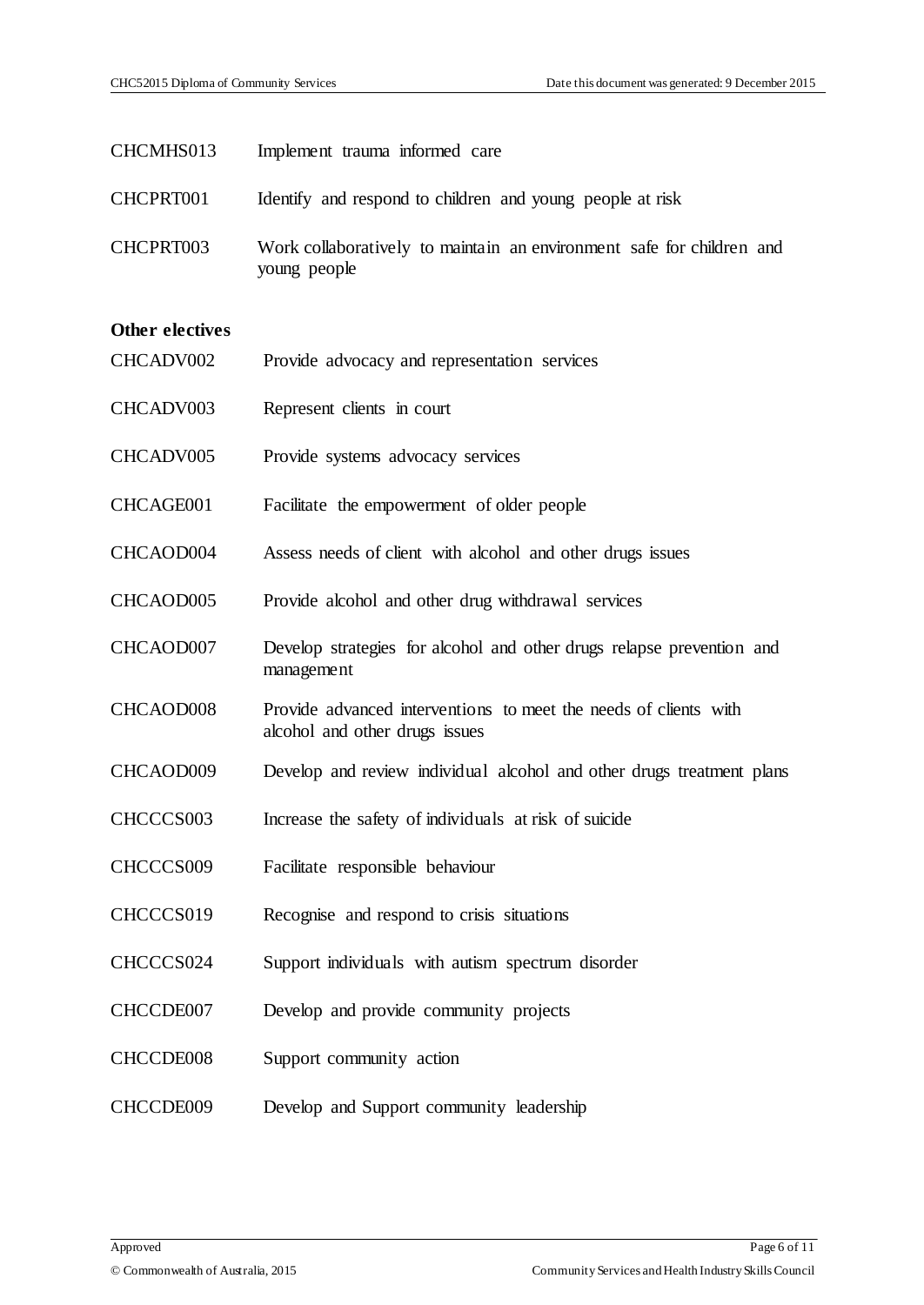- CHCCDE010 Develop and lead community engagement strategies to enhance participation
- CHCCDE012 Work within organisation and government structures to enable community development outcomes
- CHCCDE015 Develop and implement a community renewal plan
- CHCCOM004 Present information to stakeholder groups
- CHCCSL002 Apply specialist interpersonal and counselling interview skills
- CHCCSL003 Facilitate the counselling relationship and process
- CHCCSL007 Support counselling clients in decision-making processes
- CHCDEV003 Analyse client information for service planning and delivery
- CHCDFV006 Counsel clients affected by domestic and family violence
- CHCDFV007 Work with users of violence to effect change
- CHCDIS005 Develop and provide person-centered service responses
- CHCDIS006 Develop and promote positive person-centered behaviour supports
- CHCDIS008 Facilitate community participation and social inclusion
- CHCDIS010 Provide person-centered services to people with disability with complex needs
- CHCDIV002 Promote Aboriginal and/or Torres Strait Islander cultural safety
- CHCEDU002 Plan health promotion and community intervention
- CHCEDU003 Provide sexual and reproductive health information to clients
- CHCEDU004 Develop, implement and review sexual and reproductive health education programs
- CHCEDU009 Provide parenting, health and well-being education
- CHCFAM001 Operate in a family law environment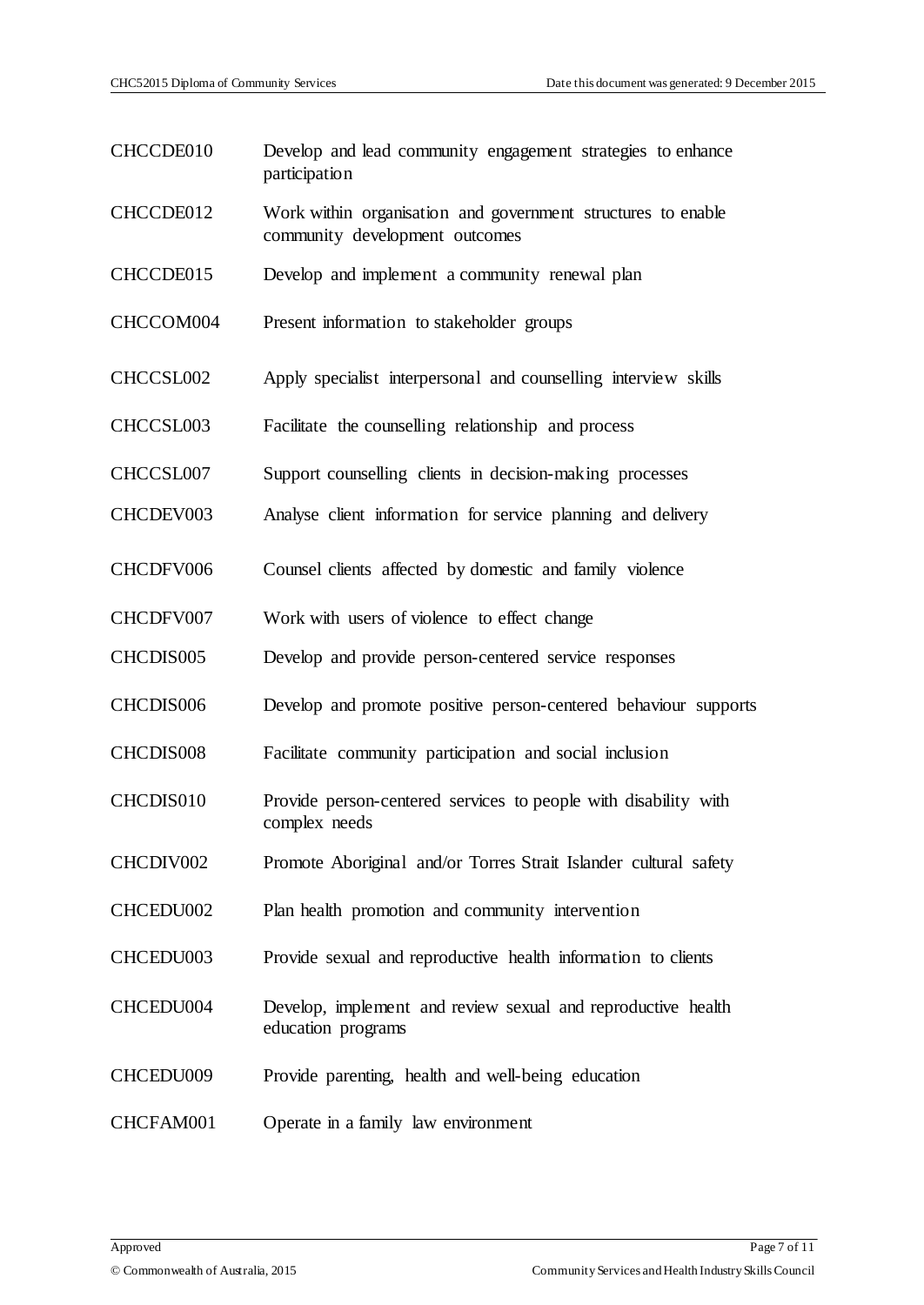| CHCFAM003 | Support people to improve relationships                                                              |
|-----------|------------------------------------------------------------------------------------------------------|
| CHCFAM004 | Facilitate changeovers                                                                               |
| CHCFAM005 | Facilitate and monitor contact                                                                       |
| CHCFAM006 | Assist families to self-manage contact                                                               |
| CHCGRP002 | Plan and conduct group activities                                                                    |
| CHCINM001 | Meet statutory and organisation information requirements                                             |
| CHCLLN001 | Respond to client language, literacy and numeracy needs                                              |
| CHCMGT001 | Develop, implement and review quality framework                                                      |
| CHCMGT002 | Manage partnership agreements with service providers                                                 |
| CHCMGT003 | Lead the work team                                                                                   |
| CHCMGT004 | Secure and manage funding                                                                            |
| CHCMGT006 | Coordinate client directed services                                                                  |
| CHCMHS001 | Work with people with mental health issues                                                           |
| CHCMHS002 | Establish a self-directed recovery relationship                                                      |
| CHCMHS003 | Provide recovery oriented mental health services                                                     |
| CHCMHS004 | Work collaboratively with the care network and other services                                        |
| CHCMHS005 | Provide services to people with with co-existing mental health and<br>alcohol and other drugs issues |
| CHCMHS006 | Facilitate the recovery process with the person, family and carers                                   |
| CHCMHS008 | Promote and facilitate self advocacy                                                                 |
| CHCMHS011 | Assess and promote social, emotional and physical wellbeing                                          |
| CHCPOL002 | Develop and implement policy                                                                         |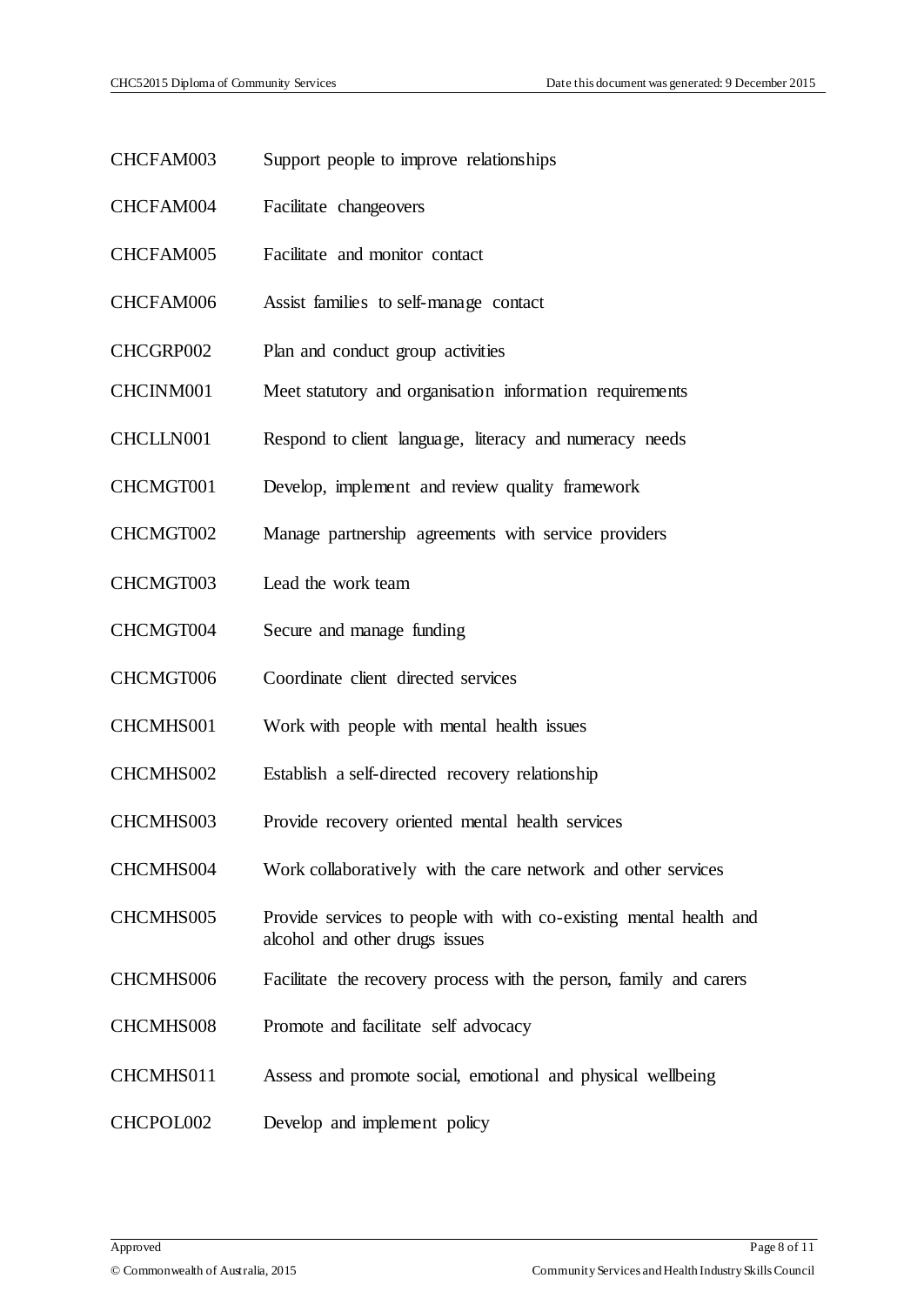CHCPOL003 Research and apply evidence to practice CHCPRP001 Develop and maintain networks and collaborative partnerships CHCPRP003 Reflect on and improve own professional practice CHCPRP004 Promote and represent the service CHCPRP005 Engage with health professionals and the health system CHCPRT002 Support the rights and safety of children and young people CHCPRT008 Provide supervision in a secure system CHCSET001 Work with forced migrants CHCSET002 Undertake bicultural work with forced migrants in Australia CHCSOH001 Work with people experiencing or at risk of homelessness CHCYTH001 Engage respectfully with young people CHCYTH004 Respond to critical situations CHCYTH005 Develop and implement procedures to enable young people to address their needs CHCYTH010 Provide services for young people appropriate to their needs and circumstances CHCYTH012 Manage service response to young people in crisis HLTAID006 Provide advanced first aid BSBATSIW515 Secure funding BSBFIM501 Manage budgets and financial plans BSBHRM506 Manage recruitment selection and induction processes BSBHRM513 Manage workforce planning BSBINN601 Lead and manage organisational change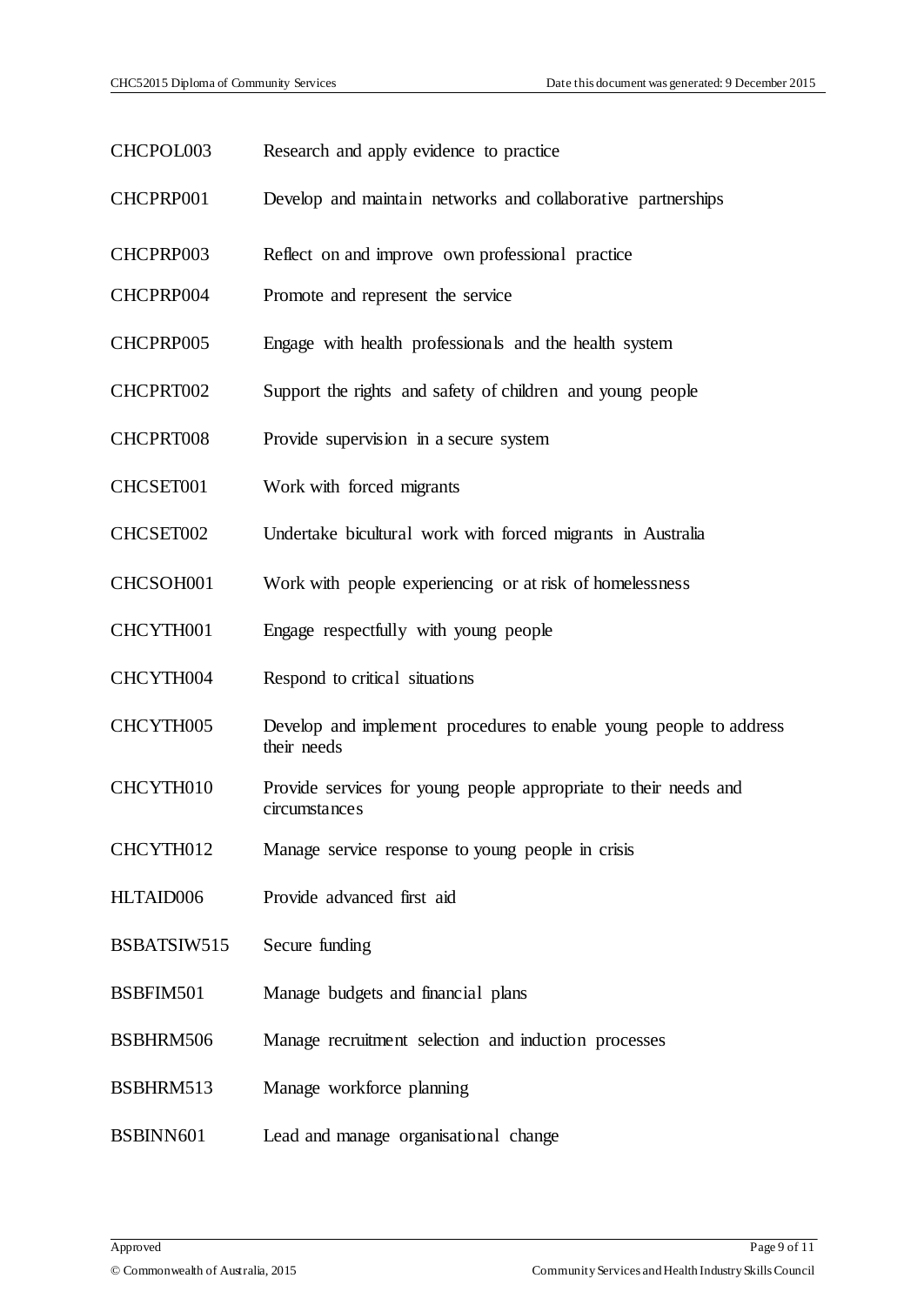- BSBMGT404 Lead and facilitate off-site staff
- BSBMGT502 Manage people performance
- BSBMGT516 Facilitate continuous improvement
- BSBMGT605 Provide leadership across the organisation
- BSBPMG511 Manage project scope
- BSBPMG512 Manage project time
- BSBPMG513 Manage project quality
- BSBPMG514 Manage project cost
- BSBPMG515 Manage project human resources
- BSBPMG516 Manage project information and communication
- BSBPMG519 Manage project stakeholder engagement
- BSBPMG522 Undertake project work
- BSBPUB504 Develop and implement crisis management plans
- BSBRSK501 Manage risk
- BSBWOR403 Manage stress in the workplace
- BSBWOR502 Lead and manage team effectiveness
- CPPSEC3013A Control person using empty hand techniques
- PSPGOV506A Support workplace coaching and mentoring
- TAEDEL502A Provide advanced facilitation practice

### **Qualification Mapping Information**